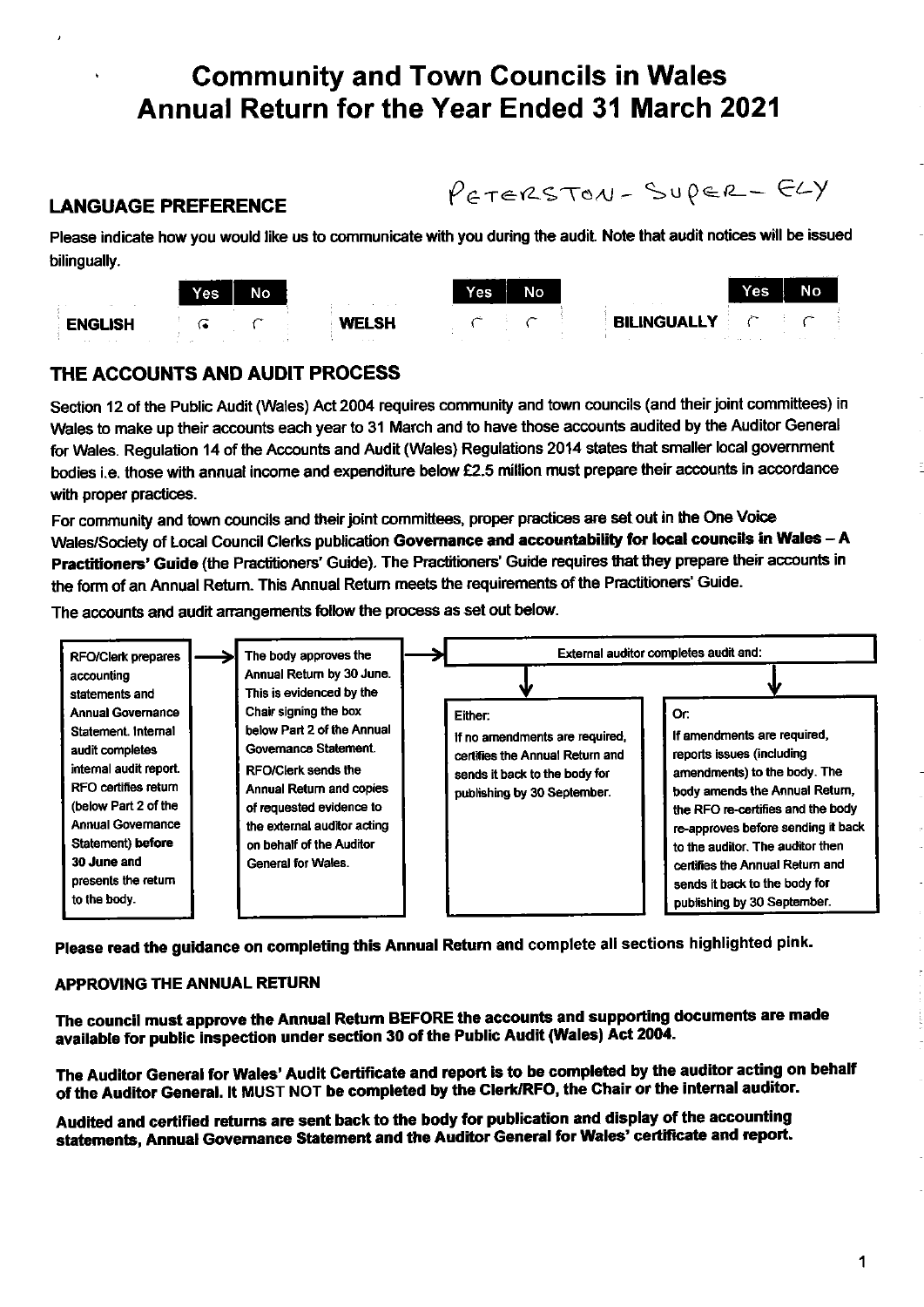# Accounting statements 2020-21 for:

### Name of body: : Peterston Super Ely Community Council

|    |                                                   | Year ending                                               |                         | Notes and guidance for compilers                                                                                                                                                                                    |  |  |  |  |
|----|---------------------------------------------------|-----------------------------------------------------------|-------------------------|---------------------------------------------------------------------------------------------------------------------------------------------------------------------------------------------------------------------|--|--|--|--|
|    |                                                   | 31 March<br>2020<br>(E)                                   | 31 March<br>2021<br>(E) | Please round all figures to nearest £.<br>Do not leave any boxes blank and report £0 or nil balances.<br>All figures must agree to the underlying financial records<br>for the relevant year.                       |  |  |  |  |
|    |                                                   | Statement of income and expenditure/receipts and payments |                         |                                                                                                                                                                                                                     |  |  |  |  |
| 1. | <b>Balances</b><br>brought forward                | 21109                                                     | 22134                   | Total balances and reserves at the beginning of the year as<br>recorded in the financial records. Must agree to line 7 of the<br>previous year.                                                                     |  |  |  |  |
| 2. | (+) Income<br>from local<br>taxation/levy         | 21000                                                     | 21000                   | Total amount of income received/receivable in the year from<br>local taxation (precept) or levy/contribution from principal bodies.                                                                                 |  |  |  |  |
| 3. | (+) Total other<br>receipts                       | 168029                                                    | 5171                    | Total income or receipts recorded in the cashbook minus<br>amounts included in line 2. Includes support, discretionary and<br>revenue grants.                                                                       |  |  |  |  |
|    | (-) Staff costs                                   | 6245                                                      | 5081                    | Total expenditure or payments made to and on behalf of<br>all employees. Include salaries and wages, PAYE and NI<br>(employees and employers), pension contributions and related<br>expenses eg. termination costs. |  |  |  |  |
| 5. | $(-)$ Loan<br>interest/capital<br>repayments      | 0                                                         | O                       | Total expenditure or payments of capital and interest made<br>during the year on external borrowing (if any).                                                                                                       |  |  |  |  |
| 6. | (-) Total other<br>payments                       | 181759                                                    | 21701                   | Total expenditure or payments as recorded in the cashbook<br>minus staff costs (line 4) and loan interest/capital repayments<br>(line 5).                                                                           |  |  |  |  |
| 7. | $(=)$ Balances<br>carried forward                 | 22134                                                     | 21523                   | Total balances and reserves at the end of the year. Must equal<br>$(1+2+3) - (4+5+6)$ .                                                                                                                             |  |  |  |  |
|    | <b>Statement of balances</b>                      |                                                           |                         |                                                                                                                                                                                                                     |  |  |  |  |
| 8. | (+) Debtors                                       | 0                                                         | 0                       | Income and expenditure accounts only: Enter the value of<br>debts owed to the body at the year-end.                                                                                                                 |  |  |  |  |
| 9. | (+) Total<br>cash and<br>investments              | 22134                                                     | 21523                   | All accounts: The sum of all current and deposit bank<br>accounts, cash holdings and investments held at 31 March. This<br>must<br>agree with the reconciled cashbook balance as per the bank<br>reconciliation.    |  |  |  |  |
|    | 10. (-) Creditors                                 | 0                                                         | 0                       | Income and expenditure accounts only: Enter the value of<br>monies owed by the body (except borrowing) at the year-end.                                                                                             |  |  |  |  |
|    | 11. $(=)$ Balances<br>carried forward             | 22134                                                     | 21523                   | Total balances should equal line 7 above: Enter the total of<br>$(8+9-10)$ .                                                                                                                                        |  |  |  |  |
|    | 12. Total fixed<br>assets and<br>long-term assets | 250912<br><b>RESTATED</b>                                 | 251946                  | The asset and investment register value of all fixed assets and<br>any other long-term assets held as at 31 March.                                                                                                  |  |  |  |  |
|    | 13. Total borrowing                               | 0                                                         | 0                       | The outstanding capital balance as at 31 March of all loans from<br>third parties (including PWLB).                                                                                                                 |  |  |  |  |

| 14. Trust funds |  | Yes   No   N/A   Yes   No |  | I N/A |
|-----------------|--|---------------------------|--|-------|
| disclosure note |  |                           |  |       |

The body acts as sole trustee for and is responsible for managing (a) trust fund(s)/assets (readers should note that the figures above do not include any trust transactions).

 $\frac{1}{2}$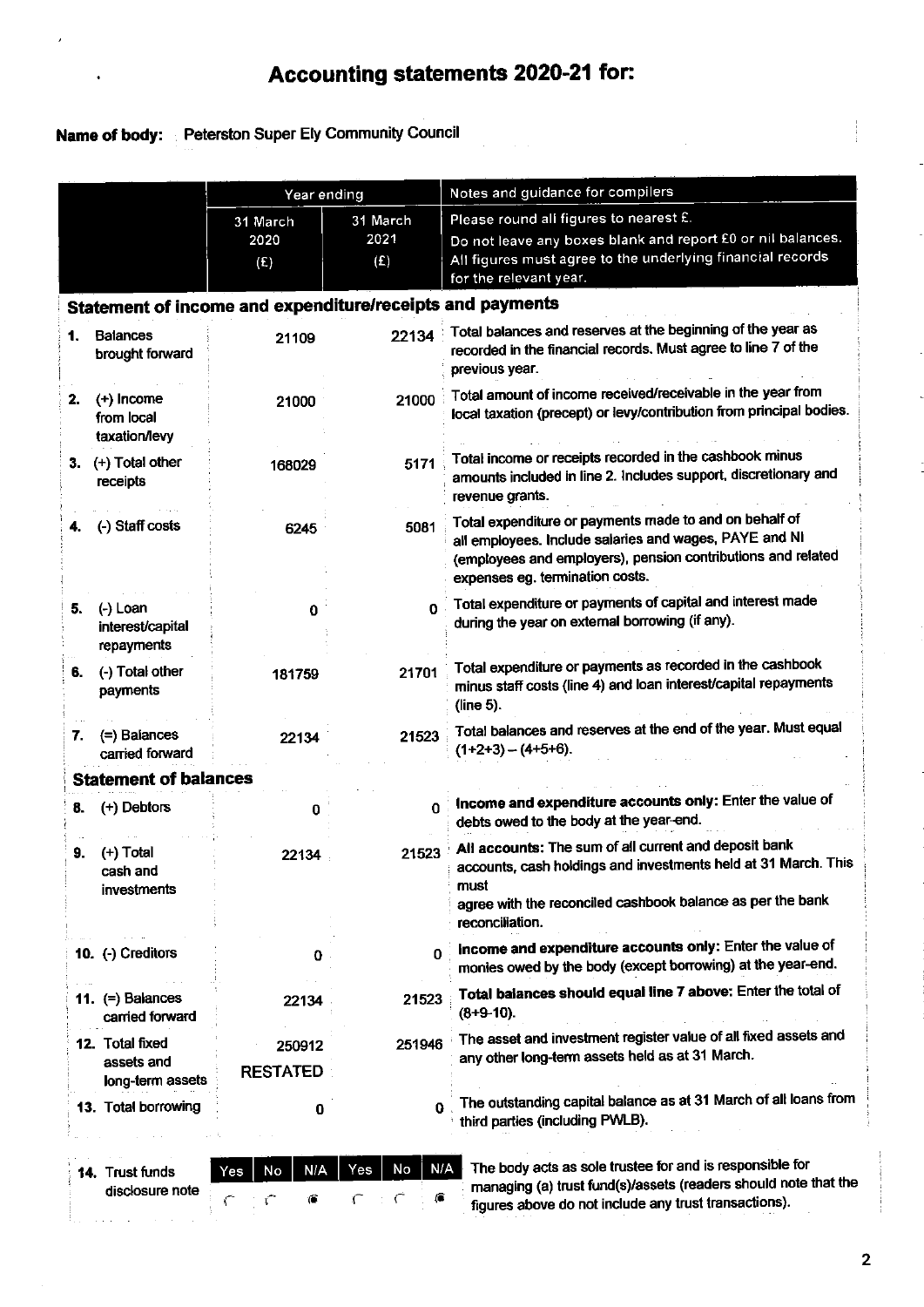# **Annual Governance Statement (Part 1)**

We acknowledge as the members of the Council/Board/Committee, our responsibility for ensuring that there is a sound system of internal control, including the preparation of the accounting statements. We confirm, to the best of our knowledge and belief, with respect to the accounting statements for the year ended 31 March 2021, that:

|    |                                                                                                                                                                                                                                                                                                                                 | Agreed?    |                 | 'YES' means that the                                                                                                                                                      | PG Ref   |
|----|---------------------------------------------------------------------------------------------------------------------------------------------------------------------------------------------------------------------------------------------------------------------------------------------------------------------------------|------------|-----------------|---------------------------------------------------------------------------------------------------------------------------------------------------------------------------|----------|
|    |                                                                                                                                                                                                                                                                                                                                 | Yes        | No <sup>*</sup> | Council/Board/Committee:                                                                                                                                                  |          |
| 1. | We have put in place arrangements for:<br>effective financial management during the year;<br>and<br>the preparation and approval of the accounting                                                                                                                                                                              | Ø.         |                 | Properly sets its budget and<br>manages its money and prepares<br>and approves its accounting<br>statements as prescribed by law.                                         | 6, 12    |
|    | statements.<br>2. We have maintained an adequate system of internal<br>control, including measures designed to prevent<br>and detect fraud and corruption, and reviewed its<br>effectiveness.                                                                                                                                   | €          |                 | Made proper arrangements<br>and accepted responsibility for<br>safeguarding the public money<br>and resources in its charge.                                              | 6, 7     |
|    | 3. We have taken all reasonable steps to assure<br>ourselves that there are no matters of actual or<br>potential non-compliance with laws, regulations and<br>codes of practice that could have a significant<br>financial effect on the ability of the Council/Board/<br>Committee to conduct its business or on its finances. |            | $\mathcal{C}$   | Has only done things that it has<br>the legal power to do and has<br>conformed to codes of practice and<br>standards in the way it has done so.                           | 6        |
| 4. | We have provided proper opportunity for the<br>exercise of electors' rights in accordance with the<br>requirements of the Accounts and Audit (Wales)<br>Regulations 2014.                                                                                                                                                       | ő          | C               | Has given all persons interested<br>the opportunity to inspect the body's<br>accounts as set out in the notice of<br>audit.                                               | 6, 23    |
|    | 5. We have carried out an assessment of the risks<br>facing the Council/Board/Committee and taken<br>appropriate steps to manage those risks, including<br>the introduction of internal controls and/or external<br>insurance cover where required.                                                                             | €          |                 | Considered the financial and other<br>risks it faces in the operation of<br>the body and has dealt with them<br>properly.                                                 | 6, 9     |
| 6. | We have maintained an adequate and effective<br>system of internal audit of the accounting records<br>and control systems throughout the year and have<br>received a report from the internal auditor.                                                                                                                          | G          | $\subset$       | Arranged for a competent person,<br>independent of the financial controls<br>and procedures, to give an objective<br>view on whether these meet the<br>needs of the body. | 6, 8     |
|    | 7. We have considered whether any litigation,<br>liabilities or commitments, events or transactions,<br>occurring either during or after the year-end, have a<br>financial impact on the Council/Board/Committee<br>and, where appropriate, have included them on the<br>accounting statements.                                 |            | C               | Disclosed everything it should have<br>about its business during the year<br>including events taking place after<br>the year-end if relevant.                             | 6        |
| 8. | We have taken appropriate action on all matters<br>raised in previous reports from internal and external<br>audit.                                                                                                                                                                                                              | $\epsilon$ | C               | Considered and taken<br>appropriate action to address<br>issues/weaknesses brought to its<br>attention by both the internal and<br>external auditors.                     | 6, 8, 23 |
|    | 9. Trust funds - in our capacity as trustee, we have:<br>discharged our responsibility in relation to the<br>accountability for the fund(s) including financial<br>reporting and, if required, independent<br>examination or audit.                                                                                             | Yes        | N/A<br>No<br>,6 | Has met all of its responsibilities<br>where it is a sole managing trustee<br>of a local trust or trusts.                                                                 | 3,6      |

\* Please provide explanations to the external auditor on a separate sheet for each 'no' response given; and describe what action is being taken to address the weaknesses identified.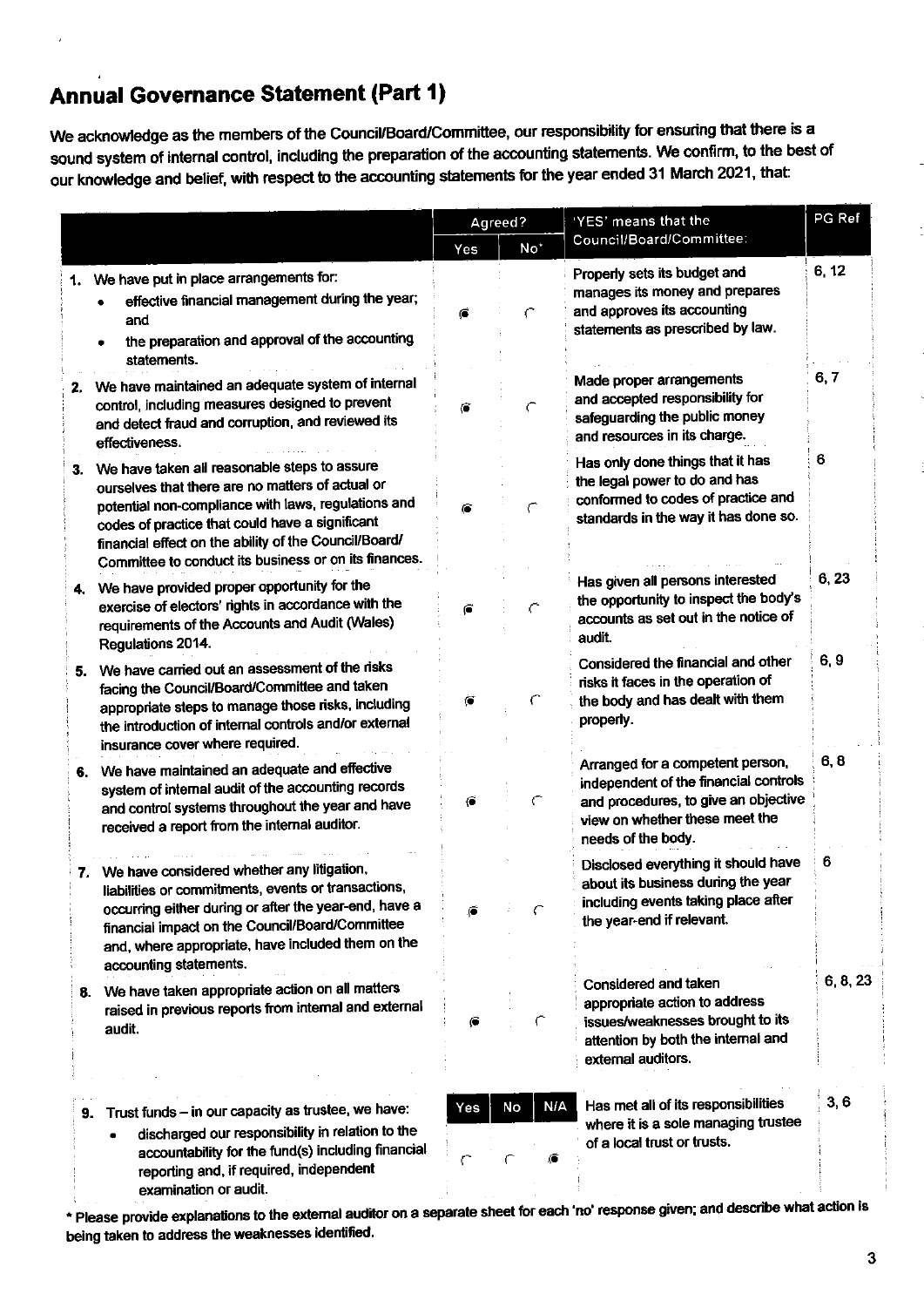## **Additional disclosure notes\***

|    | The following information is provided to assist the reader to understand the accounting statement and/or the Annual<br><b>Governance Statement</b>                                                                                                                                                                                                                                                                                                                                                                                                                                                                                                                                                                                                                                                                                                                                   |  |  |  |  |  |  |  |
|----|--------------------------------------------------------------------------------------------------------------------------------------------------------------------------------------------------------------------------------------------------------------------------------------------------------------------------------------------------------------------------------------------------------------------------------------------------------------------------------------------------------------------------------------------------------------------------------------------------------------------------------------------------------------------------------------------------------------------------------------------------------------------------------------------------------------------------------------------------------------------------------------|--|--|--|--|--|--|--|
| 1. | Expenditure under S137 Local Government Act 1972 and S2 Local Government Act 2000<br>Section 137(1) of the 1972 Act permits the Council to spend on activities for which it has no other specific powers if the<br>Council considers that the expenditure is in the interests of, and will bring direct benefit to, the area or any part of it, or all or<br>some of its inhabitants, providing that the benefit is commensurate with the expenditure. Section 137(3) also permits the<br>Council to incur expenditure for certain charitable and other purposes. The maximum expenditure that can be incurred under<br>both section 137(1) and (3) for the financial year 2020-21 was £8.32 per elector.<br>under section 137. These payments are included within<br>In 2020-21, the Council made payments totalling £______0_____<br>'Other payments' in the Accounting Statement. |  |  |  |  |  |  |  |
| 2. |                                                                                                                                                                                                                                                                                                                                                                                                                                                                                                                                                                                                                                                                                                                                                                                                                                                                                      |  |  |  |  |  |  |  |
| 3. |                                                                                                                                                                                                                                                                                                                                                                                                                                                                                                                                                                                                                                                                                                                                                                                                                                                                                      |  |  |  |  |  |  |  |

\* Include here any additional disclosures the Council considers necessary to aid the reader's understanding of the accounting statement and/or the annual governance statement.

# **Council/Board/Committee approval and certification**

The Council/Committee is responsible for the preparation of the accounting statements and the annual governance statement in accordance with the requirements of the Public Audit (Wales) Act 2004 (the Act) and the Accounts and Audit (Wales) Regulations 2014.

| Certification by the RFO<br>certify that the accounting statements contained in this Annual<br>Return presents fairly the financial position of the Council/Board/<br>Committee, and its income and expenditure, or properly presents<br>receipts and payments, as the case may be, for the year ended | Approval by the Council/Board/Committee<br>I confirm that these accounting statements and<br>Annual Governance Statement were approved by the<br>Council/Board/Committee under minute reference:<br>Minute ref: $50$<br>Chair of meeting signature: $\int$ $M_{\text{e}}$ |  |  |  |
|--------------------------------------------------------------------------------------------------------------------------------------------------------------------------------------------------------------------------------------------------------------------------------------------------------|---------------------------------------------------------------------------------------------------------------------------------------------------------------------------------------------------------------------------------------------------------------------------|--|--|--|
| 31 March 2021.                                                                                                                                                                                                                                                                                         |                                                                                                                                                                                                                                                                           |  |  |  |
| RFO signature: Victoria Trundle $\iint_R f(n) a$ Trundle                                                                                                                                                                                                                                               |                                                                                                                                                                                                                                                                           |  |  |  |
| Name: Victoria Trundle                                                                                                                                                                                                                                                                                 | Name: D. MOODY-JONES                                                                                                                                                                                                                                                      |  |  |  |
| Date: 7th May 2021                                                                                                                                                                                                                                                                                     | Date: $ S_c  \, M_{\gamma}$ 2021                                                                                                                                                                                                                                          |  |  |  |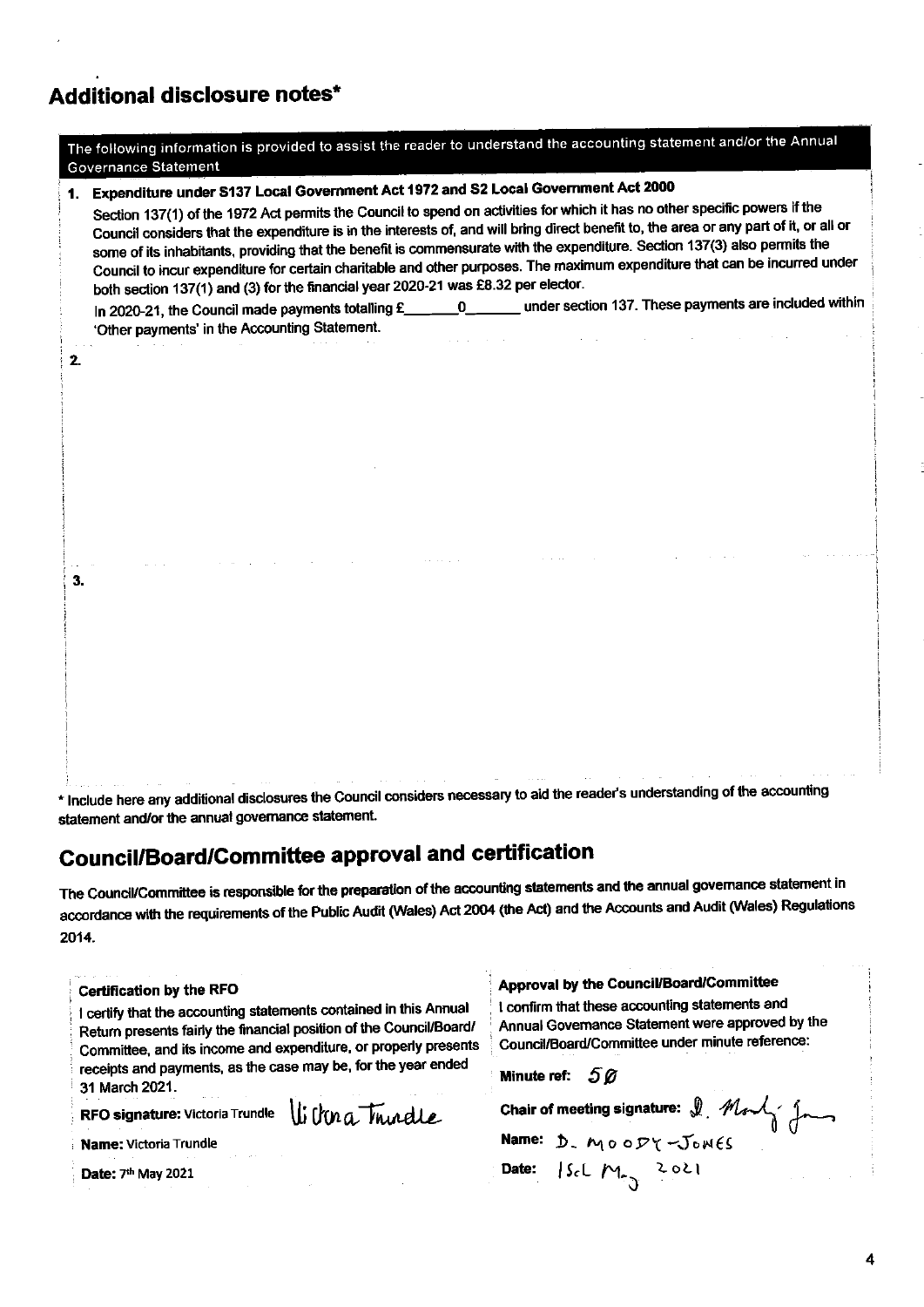## **Auditor General for Wales' Audit Certificate and report**

I report in respect of my audit of the accounts under section 13 of the Act, whether any matters that come to my attention give cause for concern that relevant legislation and regulatory requirements have not been met. My audit has been conducted in accordance with guidance issued by the Auditor General for Wales.

I certify that I have completed the audit of the Annual Return for the year ended 31 March 2021 of:

#### **Peterston-Super-Ely Community Council**

### **Auditor General's report**

### **Audit opinion - Unqualified**

On the basis of my review, in my opinion no matters have come to my attention giving cause for concern that in any material respect, the information reported in this Annual Return:

- has not been prepared in accordance with proper practices;
- that relevant legislation and regulatory requirements have not been met;
- is not consistent with the Council's/Committee's governance arrangements; and
- that the Council/Committee does not have proper arrangements in place to secure economy, efficiency and effectiveness in its use of resources.

### **Other matters arising and recommendations**

During 2019-20, the Council received and repaid loans related to the MUGA project. These repayments are reported in line 6 Other Payments. In accordance with proper practice, they should be reported in Line 7 Loan Capital and interest repayments. There is no impact on the closing balances

• We recommend that in future, the Council ensures that unusual transactions are properly reported in the annual accounts

The Council approved its Annual Governance Statement before receiving the Internal Audit report. The Internal Audit report is an important element of the assurance the Council receives over its system of internal control that its reports on in the Annual Governance Statement. This means that when approving the Annual Governance Statement, the Council lacked important evidence to support its assertions.

• We recommend that for 2021-22 onwards, the Council receives and considers the Internal Audit report before it approves its Annual Governance Statement.

There are no further matters I wish to draw to the Council's attention.

|                                                    | Date: 11/02/2022 |
|----------------------------------------------------|------------------|
| Deryck Evans, Audit Manager, Audit Wales           |                  |
| For and on behalf of the Auditor General for Wales |                  |

**\*** Delete as appropriate.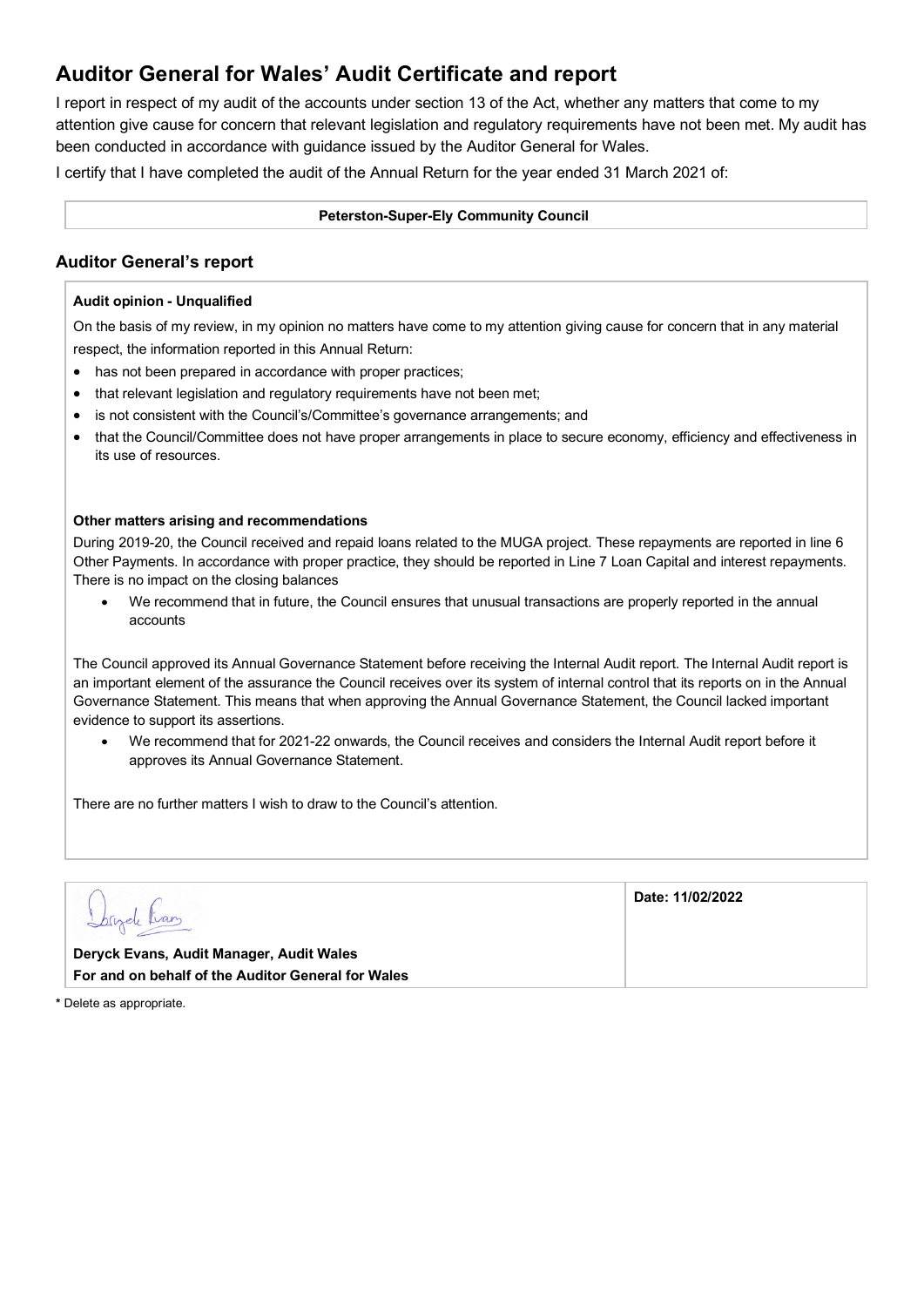## Annual internal audit report to:

Name of body: Peterston super Ely

The Council/Board/Committee's internal audit, acting independently and on the basis of an assessment of risk, has included carrying out a selective assessment of compliance with relevant procedures and controls expected to be in operation during the financial year ending 31 March 2021.

The internal audit has been carried out in accordance with the Council/Board/Committee's needs and planned coverage. On the basis of the findings in the areas examined, the internal audit conclusions are summarised in this table. Set out below are the objectives of internal control and the internal audit conclusions on whether, in all significant respects, the following control objectives were being achieved throughout the financial year to a standard adequate to meet the needs of the Council/Board/Committee.

|    |                                                                                                                                                                                                     |     |                 | Agreed? |                         | Outline of work undertaken as part of                                                          |  |
|----|-----------------------------------------------------------------------------------------------------------------------------------------------------------------------------------------------------|-----|-----------------|---------|-------------------------|------------------------------------------------------------------------------------------------|--|
|    |                                                                                                                                                                                                     | Yes | No <sup>*</sup> | N/A     | <b>Not</b><br>covered** | the internal audit (NB not required if<br>detailed internal audit report presented<br>to body) |  |
|    | 1. Appropriate books of account have<br>been properly kept throughout the<br>year.                                                                                                                  | €   |                 |         | $\subset$               | <b>See Detailed Report</b>                                                                     |  |
| 2. | Financial regulations have been<br>met, payments were supported by<br>invoices, expenditure was approved<br>and VAT was appropriately<br>accounted for.                                             | ô   |                 |         | $\subset$               | <b>Insert text</b>                                                                             |  |
| З. | The body assessed the significant<br>risks to achieving its objectives<br>and reviewed the adequacy of<br>arrangements to manage these.                                                             | ő   |                 |         | C                       | Insert text                                                                                    |  |
| 4. | The annual precept/levy/resource<br>demand requirement resulted from<br>an adequate budgetary process,<br>progress against the budget was<br>regularly monitored, and reserves<br>were appropriate. | ŢÖ. |                 |         | C                       | Insert text                                                                                    |  |
| 5. | <b>Expected income was fully</b><br>received, based on correct prices,<br>properly recorded and promptly<br>banked, and VAT was appropriately<br>accounted for.                                     |     |                 |         | ⊂                       | Insert text                                                                                    |  |
|    | 6. Petty cash payments were<br>properly supported by receipts,<br>expenditure was approved and<br>VAT appropriately accounted for.                                                                  |     |                 |         | ⊂                       | Insert text                                                                                    |  |
|    | 7. Salaries to employees and<br>allowances to members were paid<br>in accordance with minuted<br>approvals, and PAYE and NI<br>requirements were properly applied.                                  | õ   |                 |         | $\epsilon$              | Insert text                                                                                    |  |
|    | 8. Asset and investment registers<br>were complete, accurate,<br>and properly maintained.                                                                                                           | õ   |                 |         | $\subset$               | Insert text                                                                                    |  |